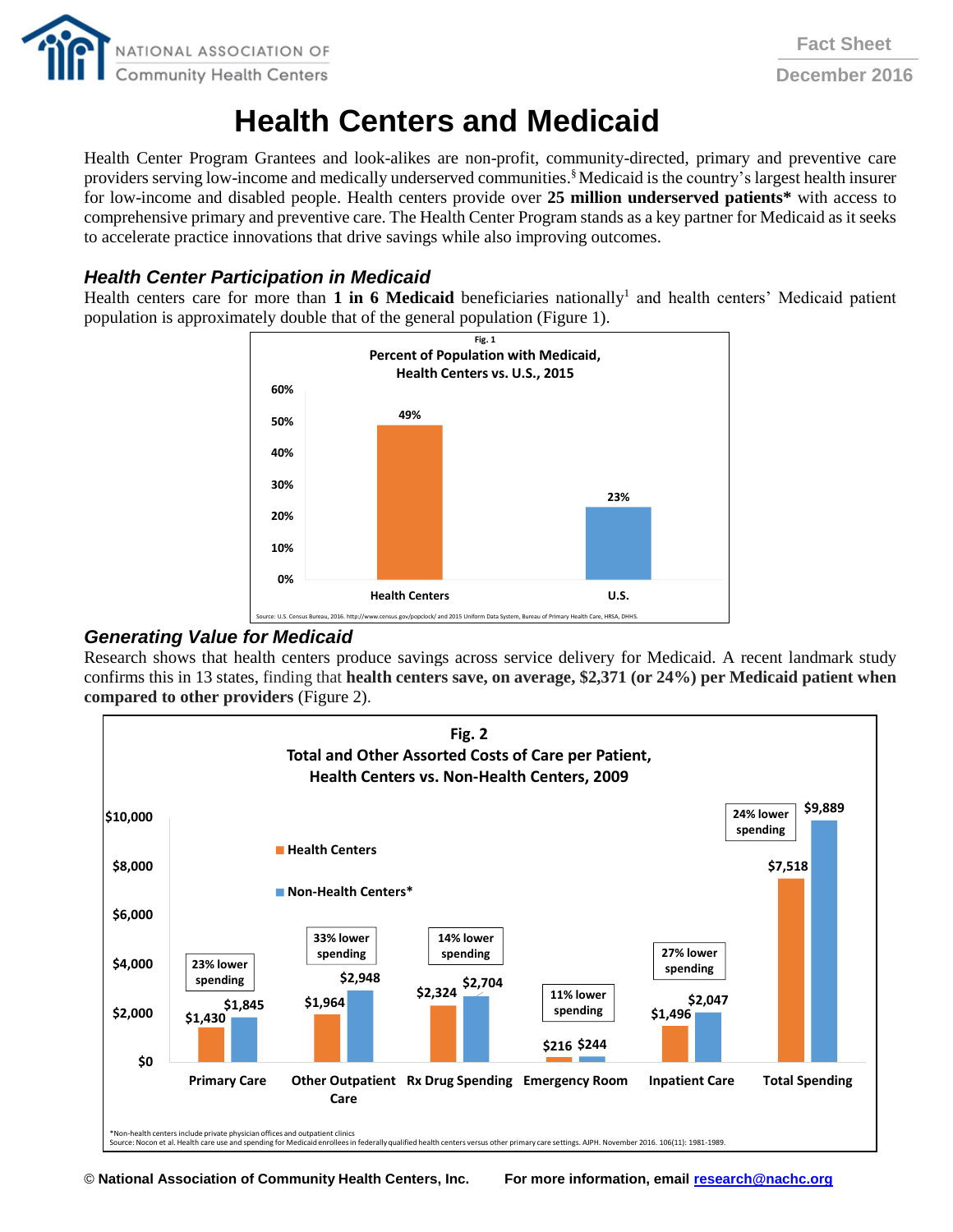Furthermore, the authors found health centers to have lower total spending per Medicaid patient compared to non-health centers within each of the states studied. Figure 3 illustrates these findings, showing the percentage difference by which each state's health centers have lower total spending per Medicaid patient compared to non-health centers. The authors also found that across these states, health center Medicaid patients have lower utilization of and spending on all services measured, including inpatient and other outpatient care, compared to non-health center Medicaid patients. 2



Past studies document that health centers **save the Medicaid program \$6 billion annually**<sup>3</sup> and that health center patients with Medicaid have lower utilization of costly hospital and emergency department-related services compared to patients at other providers, even under managed care. <sup>4</sup> For example, research found that health center Medicaid patients in Colorado are one-third less likely to use hospital-related services compared to those seen at other providers.<sup>5</sup>

Research also documents that federal investments in health centers expand health center capacity while also improving access to preventive care for Medicaid patients and others. In areas with greater increases in federal health center funding, patients with Medicaid are less likely to delay seeking care due to cost, are more likely to have a usual source of primary care, and are less likely to rely on the emergency department for care.<sup>6</sup> Health centers continue to develop innovations in care delivery that can add additional value to Medicaid. Currently, 68% of health centers have achieved recognition as Patient Centered Medical Homes, a standard shown to be related to better clinical performance.<sup>7</sup> Many health centers are also participating in integrated care networks, such as accountable care organizations, designed to lower costs without compromising quality.<sup>8</sup>

# *The Importance of Adequate Medicaid Payment*

Adequate Medicaid payments are essential to health centers' viability and ability to innovate. Each health center's unique, per-visit Medicaid payment is intended to cover the comprehensive set of services provided by the health center and covered by the Medicaid program. In addition to primary medical care, these services typically include dental, mental health, and pharmacy, and may also include services such as care management and health education.

Health centers provide care to 16% of all Medicaid beneficiaries, but Medicaid payments to health centers make up only 1.7% of total Medicaid spending (Table 1). Medicaid payments represent 44% of health centers' total revenue, making it their largest revenue source. Yet, despite serving increasing numbers of Medicaid patients, the amount of **Medicaid revenue collected in 2015 only covered 82% of the cost associated with caring for that population, leading to a significant and unremitting uncompensated care gap for health centers.**<sup>9</sup>